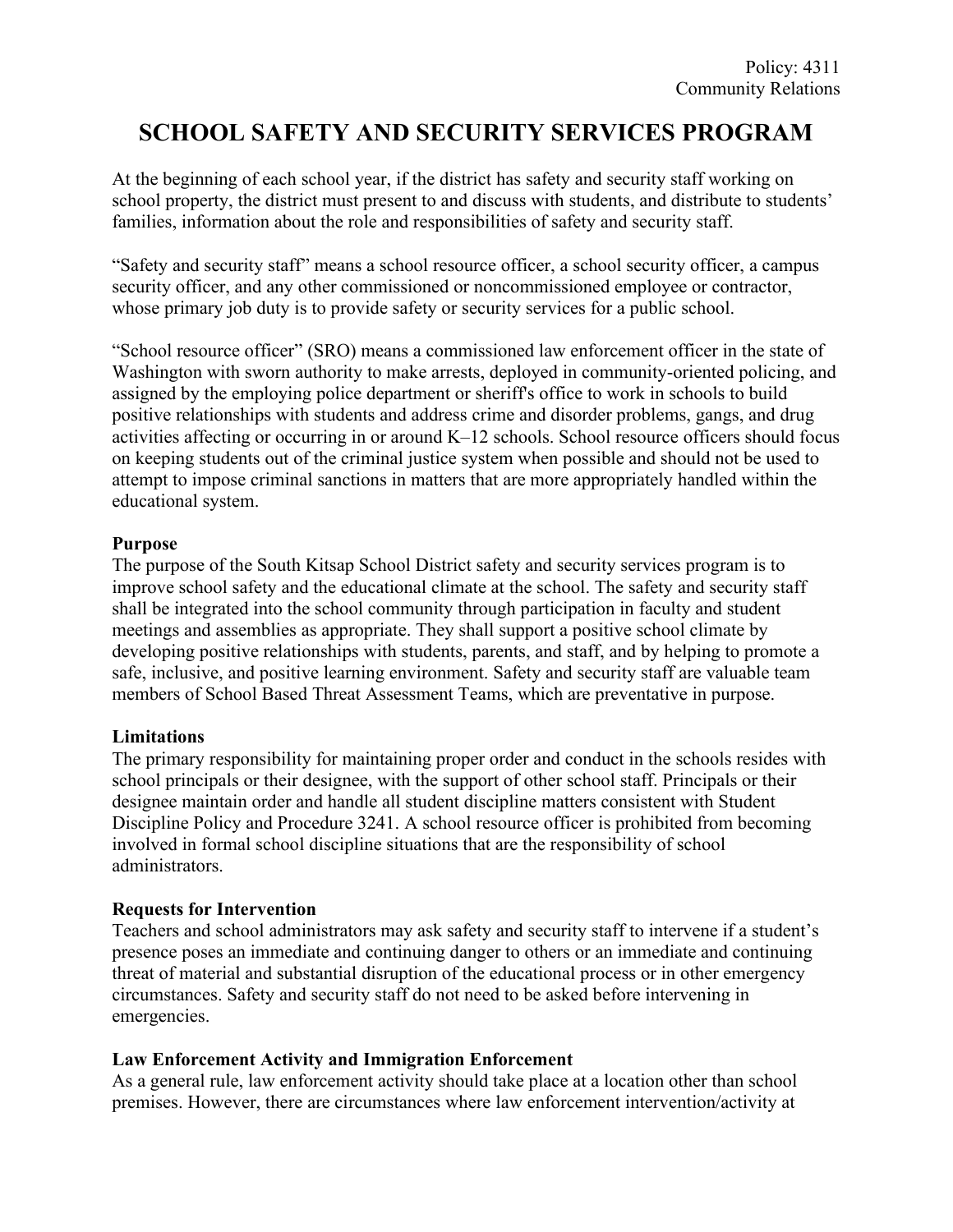school premises is warranted and may be conducted by an SRO. These law enforcement activities by an SRO may include interviews and interrogations; search of a student's person, possessions, or locker; citations, filing of delinquency petitions, referrals to a probation officer, actual arrests, and other referrals to the juvenile justice system, consistent with 3226 – Interview and Interrogations of Students on School Premises and 3230 – Student Privacy and Searches, and effective January 1, 2022, consistent with state law regarding a juvenile's access to an attorney when contacted by law enforcement.

The SRO duties do not extend to immigration enforcement and the SRO will not inquire into or collect information about an individual's immigration or citizenship status, or place of birth. Neither will the SRO provide information pursuant to notification requests from federal immigration authorities for the purposes of civil immigration enforcement, except as required by law, consistent with 4310 – District Relationship with Law Enforcement and Other Government Agencies.

### **Annual Review and Adoption of Agreements with Law Enforcement Agencies or Security Guard Companies**

If a law enforcement agency or security guard company supplies safety and security staff to work on school property when students are expected to be present, the district must annually review and adopt an agreement with the law enforcement agency or security guard company. The agreement must:

A. Include a clear statement regarding safety and security staff duties and responsibilities related to student behavior and discipline that: prohibits a school resource officer from becoming involved in formal school discipline situations that are the responsibility of school administrators; recognizes that a trained safety and security staff knows when to informally interact with students to reinforce school rules and when to enforce the law; clarifies the circumstances under which teachers and school administrators may ask safety and security staff to intervene with a student; explains how safety and security staff will be engaged in creating a positive school climate and positive relationships with students; and describes the process for families to file complaints with the school and, when applicable, the local law enforcement agency or the company that provides the safety and security staff on contract related to safety and security staff and a process for investigating and responding to complaints;

B. Include a jointly determined hiring and placement process and a performance evaluation process; and

C. Either confirm that the safety and security staff have completed training series documentation provided by the educational service district or describe the plan for safety and security staff to complete the training series required by law.

The agreement review and adoption process must involve parents, students, and community members.

The superintendent or designee will develop additional procedures to implement this policy.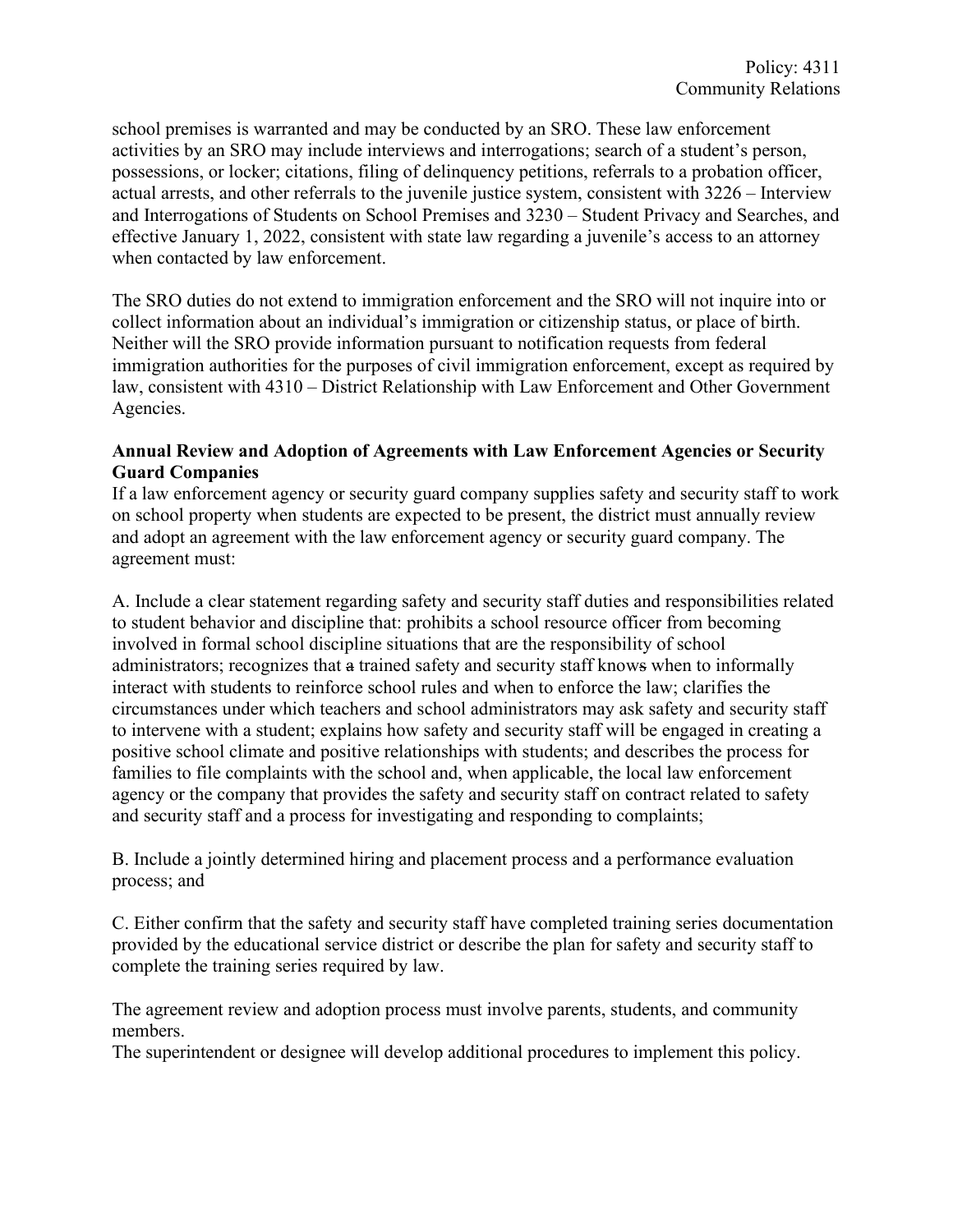| <b>Cross References:</b> | 2121 - Substance Abuse Program<br>2145 - Suicide Prevention<br>2161 - Special Education and Related Services for Eligible<br><b>Students</b><br>2162 - Education of Students With Disabilities Under Section<br>504 of the Rehabilitation Act of 1973<br>3143 - Notification and Dissemination of Information about<br>Student Offenses and Notification of Threats of Violence or<br>Harm                                                                                                                                                                                                                                                                                                                                                                                                                                                                                                                                                                                                                                                            |
|--------------------------|-------------------------------------------------------------------------------------------------------------------------------------------------------------------------------------------------------------------------------------------------------------------------------------------------------------------------------------------------------------------------------------------------------------------------------------------------------------------------------------------------------------------------------------------------------------------------------------------------------------------------------------------------------------------------------------------------------------------------------------------------------------------------------------------------------------------------------------------------------------------------------------------------------------------------------------------------------------------------------------------------------------------------------------------------------|
|                          | 3225 - School-Based Threat Assessment<br>3226 - Interviews and Interrogations of Students on School<br>Premises<br>3230 - Student Privacy and Searches<br>3432 - Emergencies<br>3241 - Student Discipline<br>3246 - Restraint, Isolation and Other Uses of Reasonable Force<br>4210 - Regulation of Dangerous Weapons on School Premises<br>4310 - District Relationships with Law Enforcement and other<br>Government Agencies                                                                                                                                                                                                                                                                                                                                                                                                                                                                                                                                                                                                                       |
| Legal References:        | $RCW$ 10.93.160 Immigration and citizenship status – Law<br>enforcement agency restrictions<br>RCW 26.44.030 Reports--Duty and authority to make--Duty of<br>receiving agency--Duty to notify--Case planning and<br>consultation--Penalty for unauthorized exchange of information-<br>-Filing dependency petitions--Investigations--Interviews of<br>children--Records--Risk assessment process<br>RCW 26.44.050 Abuse or neglect of child — Duty of law<br>enforcement agency or department of children, youth, and<br>families — Taking child into custody without court order, when<br>RCW 26.44.110 Information about rights — Custody without<br>court order - Written statement required - Contents<br>RCW 26.44.115 Child taken into custody under court order —<br>Information to parents<br>RCW 28A.300.640School-based threat assessment program -<br>Model policy and procedure<br>RCW 28A.300.645 Monitoring and data collection--<br>Comprehensive safe school plans, student distress, and school-<br>based threat assessment programs |